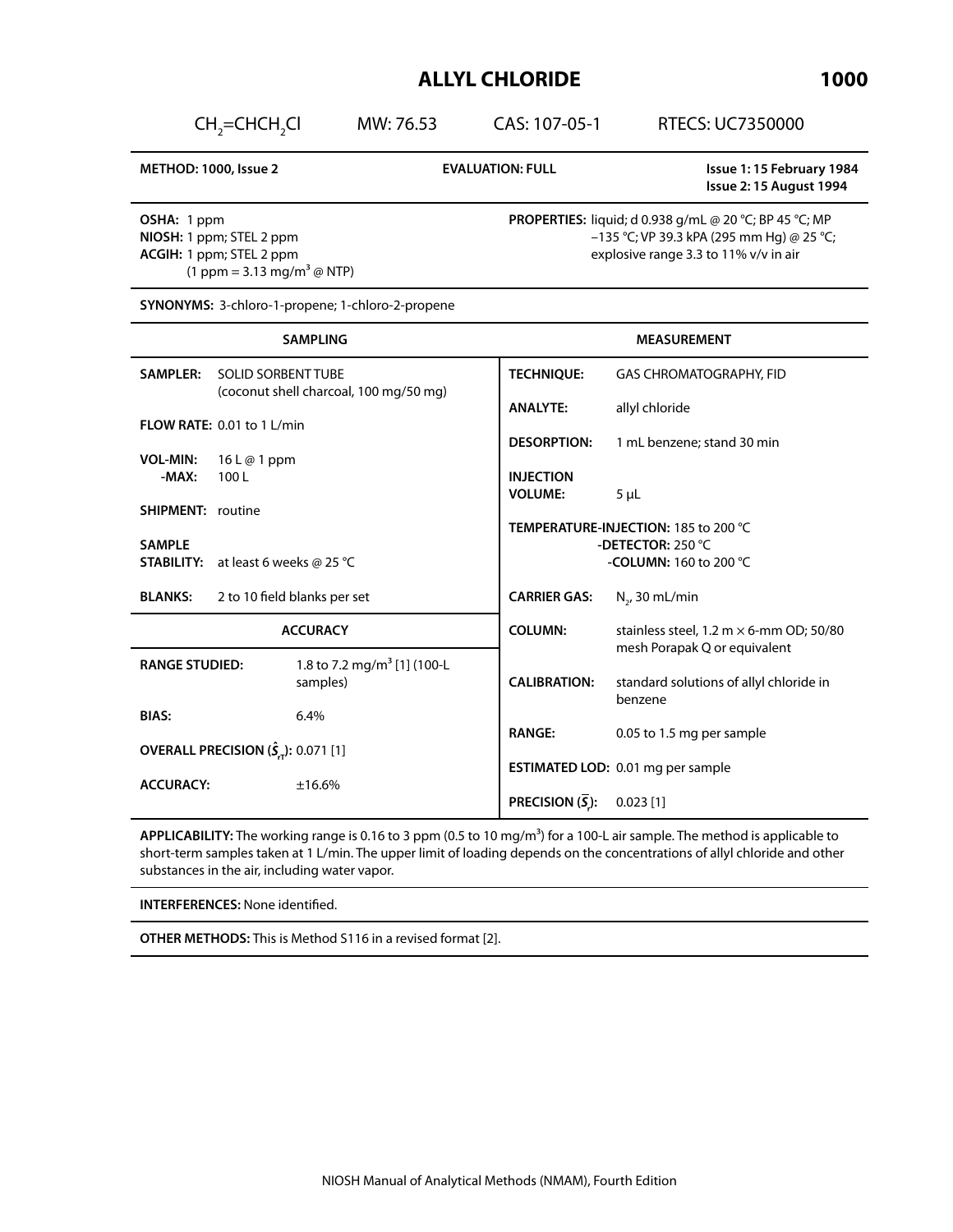## **REAGENTS:**

- 1. Benzene, chromatographic quality.\*
- 2. Allyl chloride.
- 3. Hexane.
- 4. Calibration stock solution, 7.5 µg/µL. Dilute 75 mg allyl chloride (80.0 µL at 20 °C) to 10 mL with hexane.
- 5. Nitrogen, purified.
- 6. Hydrogen, prepurified.
- 7. Air.

\*See SPECIAL PRECAUTIONS.

# **EQUIPMENT:**

- 1. Sampler: glass tube, 7 cm long, 6-mm OD, 4-mm ID, flame-sealed ends, containing two sections of activated (600 °C) coconut shell charcoal (front  $= 100$  mg, back  $= 50$  mg) separated by a 2-mm urethane foam plug. A silylated glass wool plug precedes the front section and a 3-mm urethane foam plug follows the back section. Pressure drop across the tube at 1 L/min airflow must be less than 3.4 kPa. Tubes are commercially available.
- 2. Personal sampling pump, 0.01 to 1 L/min, with flexible connecting tubing.
- 3. Gas chromatograph, flame ionization detector, integrator, and column (page 1000-1).
- 4. Vials, 2-mL, PTFE-lined caps.
- 5. Syringe, 10-µL, readable to 0.1 µL.
- 6. Volumetric flasks, 10-mL.

**SPECIAL PRECAUTIONS:** Benzene is a suspected human carcinogen. All work should be performed in a hood.

# **SAMPLING:**

- 1. Calibrate each personal sampling pump with a representative sampler in line.
- 2. Break the ends of the sampler immediately before sampling. Attach sampler to personal sampling pump with flexible tubing.
- 3. Sample at an accurately known flow rate between 0.01 and 1 L/min for a total sample size of 16 to 100 L.
- 4. Cap the samplers with plastic (not rubber) caps and pack securely for shipment.

# **SAMPLE PREPARATION:**

- 5. Place the front and back sorbent sections of the sampler tube in separate vials. Discard the glass wool and foam plugs.
- 6. Add 1.0 mL benzene to each vial. Attach crimp cap to each vial.
- 7. Allow to stand 30 min with occasional agitation.

# **CALIBRATION AND QUALITY CONTROL:**

- 8. Calibrate daily with at least six working standards over the range 0.01 to 1.5 mg allyl chloride per sample.
	- a. Add known amounts of calibration stock solution to benzene in 10-mL volumetric flasks and dilute to the mark.
	- b. Analyze together with samples and blanks (steps 11 and 12).
	- c. Prepare calibration graph (peak area vs. mg allyl chloride).
- 9. Determine desorption efficiency (DE) at least once for each batch of charcoal used for sampling in the calibration range (step 8). Prepare three tubes at each of five levels plus three media blanks.
	- a. Remove and discard back sorbent section of a media blank sampler.
	- b. Inject a known amount of calibration stock solution directly onto front sorbent section with a microliter syringe.